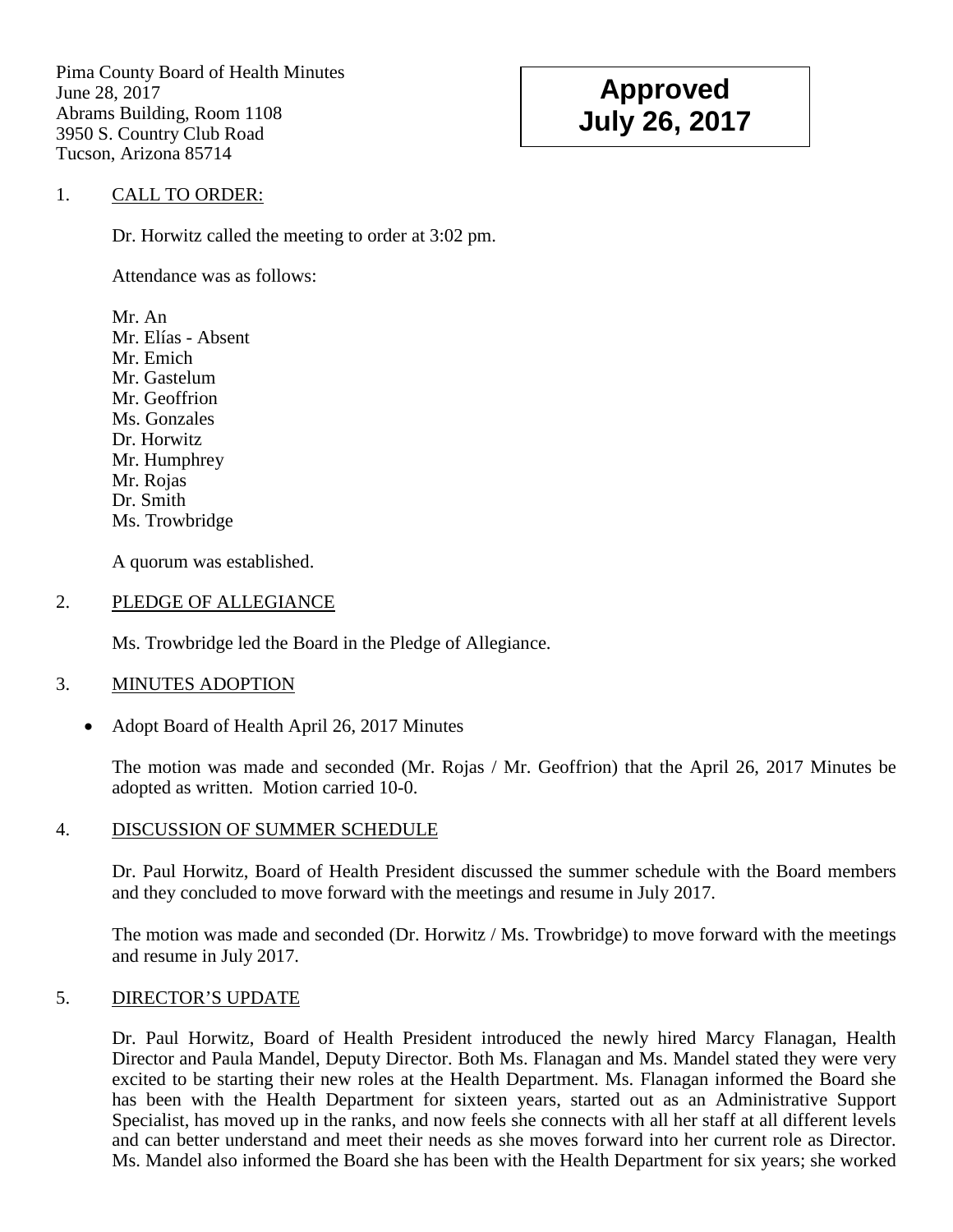in Public Health in Indiana before coming to Arizona. Ms. Mandel started off as a Nurse Manager at the East Office located on Broadway and Kolb, following that Ms. Mandel was asked to implement the Nurse Family Partnership program here at Abrams and the following year she took on the task of the Community Health Services, which pulled Clinical Services and Outreach and Education programs together. Ms. Flanagan informed the Board that she and Ms. Mandel have been in their current roles for about a month and have visited all the Health Department locations, including Abrams where they held two hour sessions at all the locations to get the staff together to hear feedback on how things are going within their departments and what issues or concerns they may have. Ms. Flanagan stated she will share with the Board what feedback they receive once the process is over and also returning to discuss the overall big plan she and Ms. Mandel will be working on for the upcoming year. The one year anniversary of having been Accredited has arrived and Ms. Flanagan worked with Alan Bergen to summit the first half of the documentation for the Health Departments annual report and the second half will be due in the next thirty days.

Ms. Flanagan stated that Governor Ducey issued a Statewide Health Emergency for Opioid Epidemic, which now requires mandatory reporting. Governor Ducey wanted to start reporting so the community can have a better understanding of what the Opioid Epidemic looked like. It is now mandatory for all Public Health Care agencies to report Opioid related deaths, overdoses, Naloxone doses administered in response to either condition, Naloxone doses dispensed, and Neonatal abstinence syndrome. The declaration is good for ninety days and the Governor has indicated to the Arizona Department of Health Services, if this helps the Public Health Care with Opioid Epidemic, he will extend the declaration for longer. In addition, the state was awarding funding to asset this emergency outbreak, a large amount of that went to Access, and about three hundred thousand went to the Arizona Department of Health Services, which they have decided to purchase Naloxone. Ms. Flanagan stated the Health Department is helping by having their Public Health Nurses dispense Naloxone to the Community. The drug naloxone is sometimes called a "save shot" or a "rescue shot" because of its ability to bring someone back from an overdose. It has long been used in hospitals and by emergency medical technicians, now first responders, drug users and their family members may soon have access to it.

## 6. TUCSON WATER AND WATER SAFETY UPDATE

Dr. Paul Horwitz, Board of Health President introduced Mike Humphrey, Board of Health Member who briefly updated the Board on his discussion with Tucson Water about Fluoridation. On May 30<sup>th</sup> he and Margaret Perry, Program Coordinator met with Tucson Council member Kozachik's, Assistant Director and the Director of Tucson Water. They provided a White Paper that indicated it would cost 25 million dollars for Water Fluoridation equipment be installed, due to Tucson's multiple well system that has 193 disruption points, if installed could higher rates. While 75% of American who use community water systems get fluoridated tap water, in Arizona 57% of Arizona population gets fluoridated water. Tucson Water estimates that only 30% actually drink tap water. For now, with the information at hand - it does not seem feasible for Tucson to fluoridate the water. As additional information becomes available - it will be shared with the Board. Dr. Paul Horwitz, Board of Health President and Ursula Nelson, Environmental Quality Director also wanted to briefly inform the Board that the Marana Water conducted water quality testing for unregulated compounds called perfluoroalkyl substances (PFAs). Two of these compounds, PFOA and PFOS, have health advisories from the United States Environmental Protection Agency. Recent testing by Marana Water has shown that some of our drinking water wells have these compounds present. Dr. Horwitz wants the public to be aware of this issue and be able to be inform on what they can do moving forward.

The motion was made and seconded (Mr. Humphrey / Mr. Rojas) to have the Board work in conjunction with staff to develop information about Fluoridation and water safety that would be presented to Tucson Water for distribution.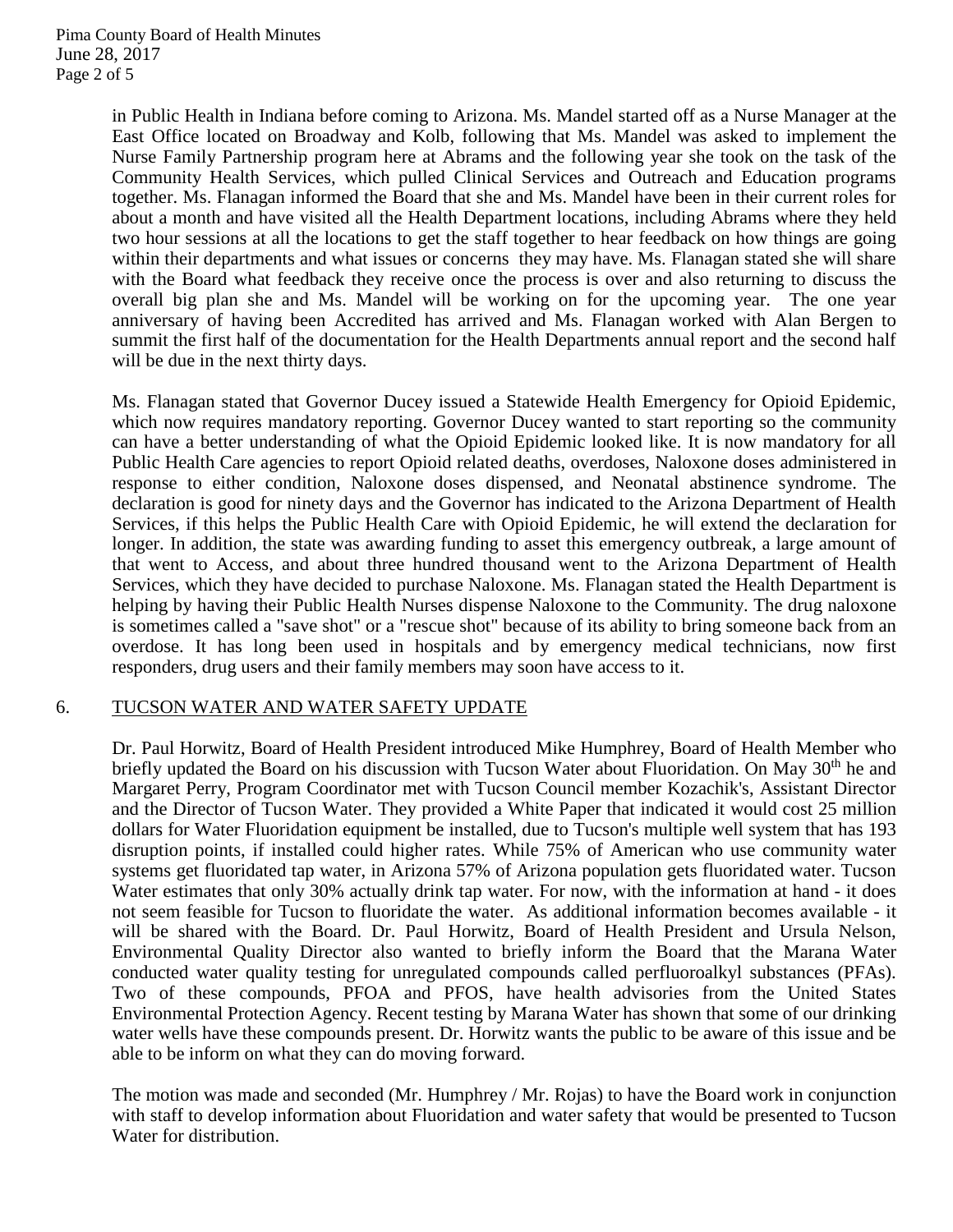## 7. SECOND HAND SMOKE/VAPING ORDINANCE UPDATE

Dr. Paul Horwitz, Board of Health President introduced Gregory Rivera, Pima County Health Department's Tobacco and Chronic Disease (TCD) Program Manager Sr., who presented an update on suggested language changes to the County's ordinance on smoking. Mr. Rivera and Ms. Itule-Klasen have been working with Board members Mike Humphry and Charles Geoffrion to develop language that would replace existing vocabulary in Chapter 8.50 – Smoking. Mr. Rivera explained that after initial review of the chapters current language, it was determined the best course of action was to replace the whole section due to extensive outdated definitions and language that predated current, more restrictive Arizona law. In addition, new tobacco vaping products, which have emerged as a growing health concern, are not addressed in the current code.

TCD staff were directed by the Board to give technical guidance with drafting language that included vaping. Mr. Rivera gave an overview of the last several months, in which TCD staff had met with the Board subcommittee to discuss supporting research, best practices, and evidence-based approaches to help guide the development of the updated ordinance language. During this process, TCD took direction from the Board subcommittee members to model new language around the Smoke-Free Arizona Act (SFA) and to include additional meaningful protections against tobacco exposure. After the subcommittee approved an initial draft, TCD staff shared the draft with the Pima County Attorney's Office, Arizona Attorney General's Office Tobacco Unit and a number of agencies working on tobacco issues. Mr. Rivera expressed that all feedback was considered and some were included in the new draft that was discussed and approved by the Board subcommittee members.

Mr. Rivera reviewed all significant changes to language and how changes could possibly affect the community. During this time Dr. Horwitz inquired about smoking in cars and expressed the need to address tobacco use in commercial vehicles in a similar manner as the restriction put on hotels turning smoking rooms into non-smoking to avoid exposure to third had carcinogens. Mr. Rivera explained that his direction was to follow the language of SFA, which put some restrictions on tobacco use in commercial vehicles but not at the level in which Dr. Horawitz was seeking. Mr. Rivera stated he would include additional language on tobacco use in commercial vehicles if the Board approved. The board members discussed the addition and directed Mr. Rivera to add more restrictive language prohibiting all smoking in commercial vehicles. The Board advised that restrictions should apply to public transportation, employer owned vehicles, ride share services, and rentals. Mr. Rivera continued to review the remaining recommended changes to Chapter 8.50 and explained the proposed process for education, complaint submissions, enforcement, and penalties. Mr. Rivera ended his presentation with direction from the Board to add suggested new language around commercial vehicle restrictions and to plan to present a final draft to the Board for approval at the next meeting in July.

## 8. HEAT ILLNESS AND MOSQUITO PREVENTION CAMPAIGN UPDATE

Marcy Flanagan, Health Department Director introduced Aaron Pacheco, Program Manager to address the Board on heat illness and mosquito prevention. Mr. Pacheco stated each year, about three hundred people visit a Pima County emergency room for heat related illness and most are emergencies that occur through May – September. June is typically the most dangerous month in Arizona and most people who seek emergency care for heat illness are local residents, not visitors. This heat illness campaign is intended to reduce the number of heat related illness cases in Pima County, make visitors aware of the unique climate and necessary precautions when enjoying the outdoors, provide awareness without impacting travel/commerce and improve the overall heat resiliency of Pima County residents and visitors. The key message for this campaign is to inform the community to stay hydrated, understand the risks of heat illness, avoid outdoor activity at the hottest times of the day and wear protective clothing.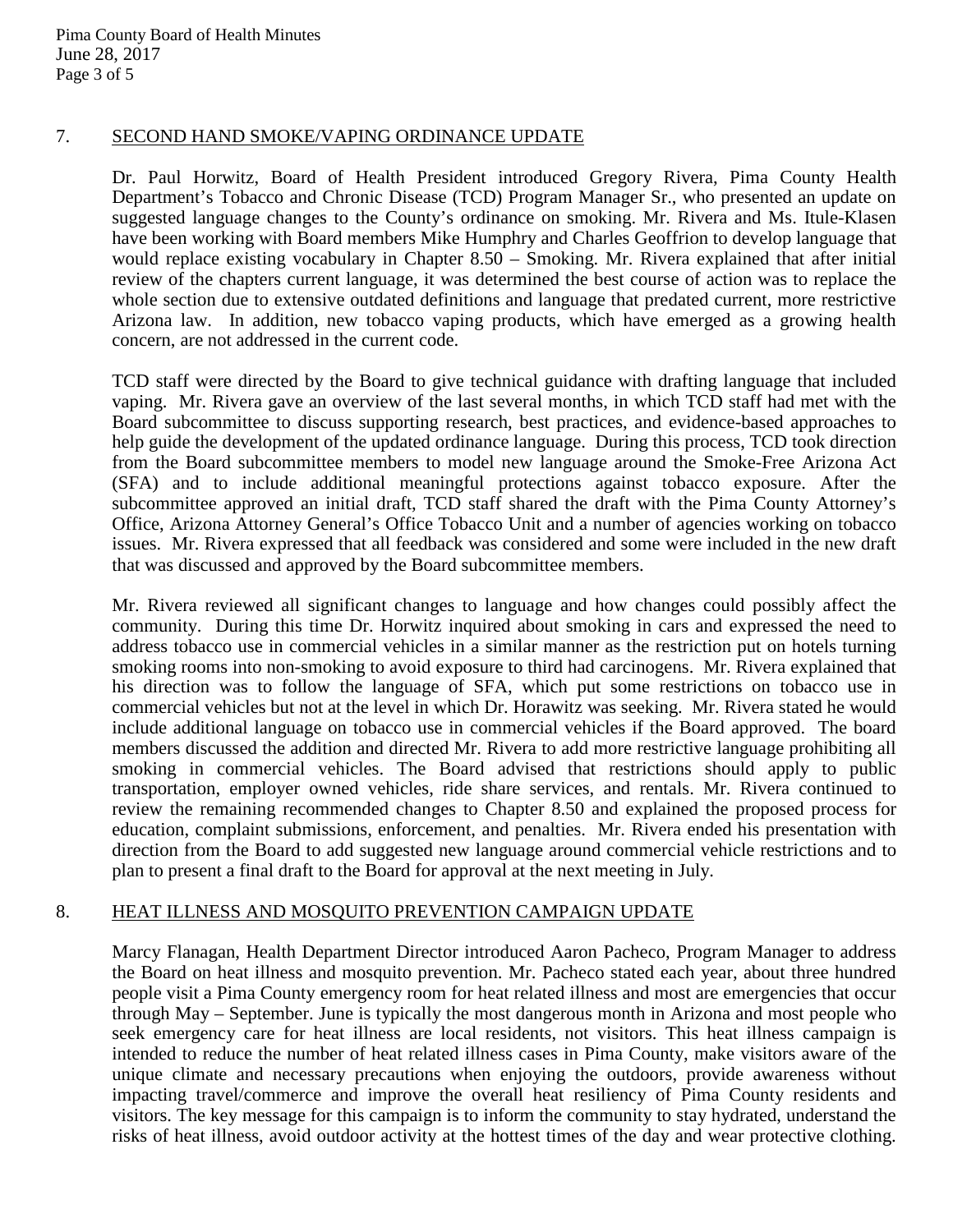Mr. Pacheco stated the Health Department has develop partnerships with other County departments, State and local partners, Southern Arizona Attractions Alliance, Visit Tucson, Southern Arizona Health Care Association and local media outlets. The public can visit the [www.pima.gov/heat](http://www.pima.gov/heat) website for any heat related information. Mr. Pacheco provided the Board with the current electronic display graphic, that is easily used on public businesses and the handout graphics that will be distribute to the public are also being made in Spanish.

Mr. Pacheco also addressed the Board on Mosquito Prevention and stated the campaign wanted to focus more on the prevention of mosquito bites. Mosquitos in southern Arizona can transmit many harmful diseases as West Nile Virus, Chikungunya, Dengue Fever and Zika Virus. Currently there are no locally acquired cases of Zika Virus in Arizona, Texas, Florida or Puerto Rico. Mosquito activity in Pima County lasts from late February to as late as October and it is at the highest in July/August. The key message for this campaign is to prevent bites by keeping mosquitos off your body, out of your home and out of your yard. The public can access [www.pima.gov/mosquito](http://www.pima.gov/mosquito) or [www.pima.gov/zika](http://www.pima.gov/zika) website for more information. Handouts and electronic displays were also made for this campaign for the public. The mosquito campaign also comes with support from the Arizona Department of Health Services to put out more engaging media information to the public. The media material is being shared on Sun Tran Bus Wraps, 30 Radio Spots, Social Media Advertising, 30 Fight the Bite TV Ad and 30 Zika Awareness TV Ads. Health Department staff have created two 30 second videos for the mosquitos prevention and are now working on creating one for the Heat Related Illness.

# 9. US/MEXICO BI-NATIONAL ACTIVITES FOR MOSQUITO-BORNE DISEASES

Marcy Flanagan, Health Department Director introduced Sharon Carson, Epidemiologist who stated a binational (US-Mexico) case in Arizona is defined as any individual with a confirmed, probable, or suspect case of a reportable infectious disease, and who meets one of the following criteria: a Mexican resident; a contact of Mexico resident; had compatible travel to Mexico; or thought to have acquired the infection from a product of Mexico. The purpose of the Binational meeting between the U.S and Mexico would be to explore better methods of communication between the two countries, reinforce the bonds between the two countries by meeting face to face with our Mexican counterparts, explore problems that both countries have in common with disease detection, prevention and control and to find solutions that would be acceptable to both sides. Ms. Carson briefly talked about yellow fever epidemic in 1793 in Philadelphia, which resulted in deaths of 9% of the population.

Brazil is experiencing a yellow fever outbreak and Mexico is monitoring this outbreak and watching for cases that may occur in Mexico. Both Mexico and Arizona and the southern part of the U.S. have the Aedes mosquito that can transmit Yellow Fever. Mexico recently transmitted Zika Virus in 2015, Dengue in 1994 and Chikungunya in 2014, these diseases were brought in by travelers who had the virus in their blood stream, then were bitten by a local mosquito that transmitted it to another person. Mexico shares data on these three diseases with the Arizona State Border Health Staff who share the data with Arizona Counties. Ms. Carson started they also report cases of a bacterial disease associated with seafood called Vibrio. These cases visit a city in Mexico and ate at the same restaurant. The restaurant will be inspected and forced to change their food handling procedures. The problems both Mexico and the U.S have is to get better testing methods for Zika and possible standardization of testing methods, control of the aedes mosquito that live in and around homes in both Mexico and the U.S, motivation to get home owners to decrease mosquito habitat around their homes and find solutions for the Aedes mosquito's resistance to insecticides because mosquitoes do not respect borders.

## 10. CALL TO AUDIENCE

There were no speakers from the audience.